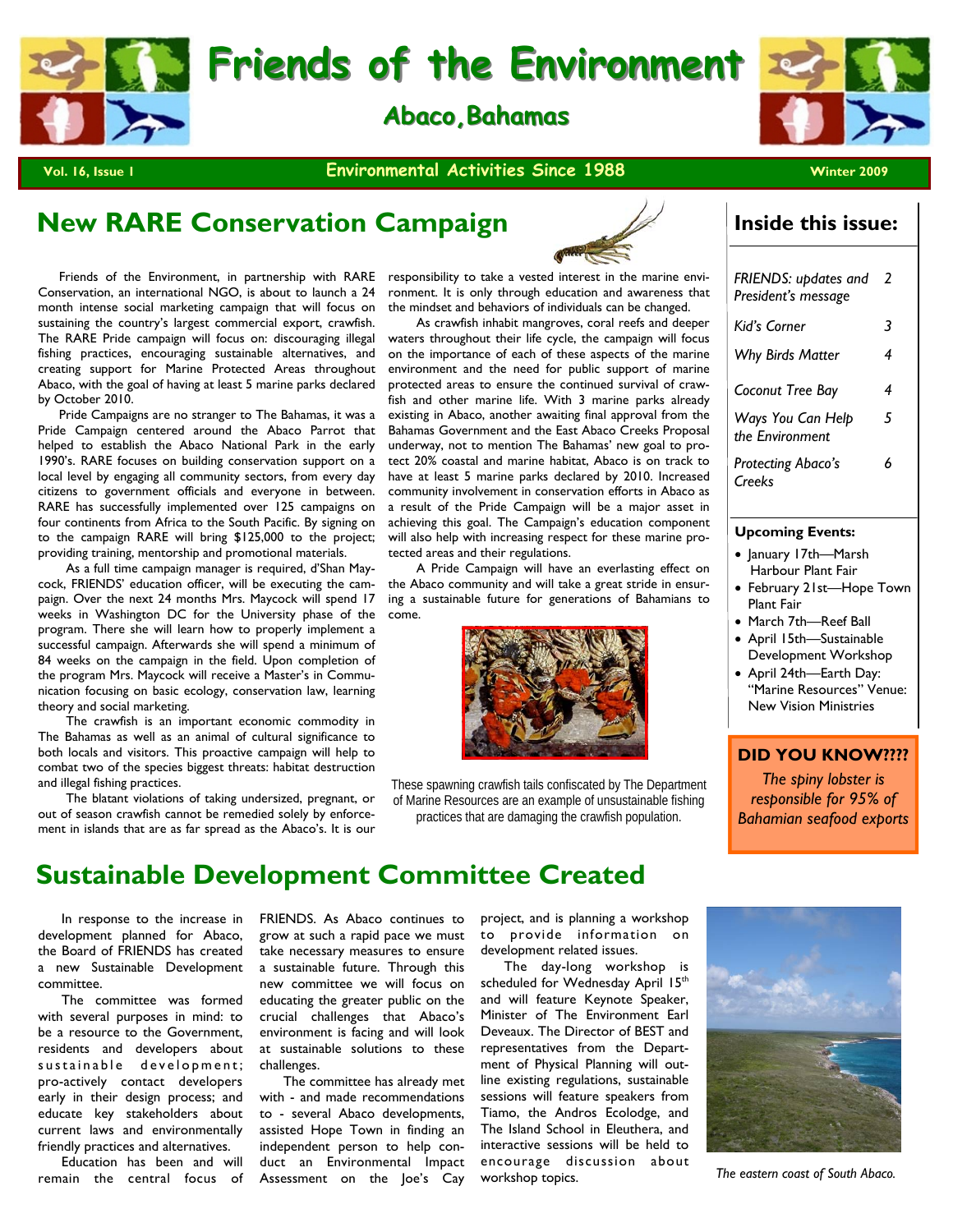## **President's Message**

As I begin my second year as President of FRIENDS we find ourselves in difficult financial times, both here in the Bahamas and indeed internationally. As an organization we are stronger than ever, with five full time employees, an excellent new education center, strong local, national

and international partners and very dedicated members and supporters. While times may be tough, our resolve to preserve and protect Abaco remains strong.

FRIENDS remains focused on many activities which we believe will help to keep Abaco environmentally sustainable for generations to come. We continue to lead the way in placing and repairing moorings for locals and tourists alike to use on the reefs. We have expanded our education program to include town meetings, church services, school assemblies as well as traditional classroom presentations and student field trips. We now have regularly scheduled bird watching trips for the community, reef check dives which monitor and record the health of our reefs, and a committee that meets with developers to discuss sustainable practices relevant in Abaco. Working with a local businessman we have expanded recycling from aluminum cans to numerous other products including batteries, bottles, and scrap metal.

FRIENDS continues to expand its programs throughout Abaco, recently partnering with the Murphy Town Committee on a clean-up of Coconut Tree Bay. With the help of visiting students from Rollins College the area is now well on its way to being a community park, and much of the mangrove wetland there has been cleaned up.

As we enter a new year with so many economical and environmental challenges for our island, nation and world, we look forward to working with you our members and indeed the community of Abaco as we continue to expand programs that will enhance awareness of conservation issues on our island. Your membership is an integral part of our work here on Abaco.

Happy New Year,

Jim Richard

President

#### **Abaco Moorings**

This fall moorings at North Guana Reef and Fowl Cay Reef were maintained and new moorings were added at Sandy Cay Reef. These moorings are rated for boats up to 25ft. Ultimately, you are responsible for your boats and passengers. We recommend that you dive the mooring to make sure it is sound before leaving your boat. Please report damaged moorings to FRIENDS.

**Thanks to SAME members for their support of the moorings!** 

**Friends of the Environment is pleased to announce that it has qualified for its own 501(c)3. That means gifts to FRIENDS are tax deductible in the United States. FRIENDS will continue its wonderful relationship with PERC, and will also be accepting donations made through that organization.** 

## **A Special Thank You**

FRIENDS would like to extend a special Thank You to **Jo-Ann Bradley, Elaine Martinborough** and **Ann Bootle**, our out-going Board members. Their help and advice over the past years have been greatly appreciated.



A long time Board Member, Jo-Ann brought a wealth of human relations experience, artistic talent and creative energy to FRIENDS. A resident of Cherokee, she started recycling in the community and will remain an important part the recycling committee. Although Elaine only joined the Board last year her duties to the community are already pulling her away. She will remain an informative, energetic and helpful addition to FRIENDS. Ann has been instrumental in bringing FRIENDS activities to Treasure Cay, especially involving the Treasure Cay Primary School in our education programs. We look forward to continuing to work with her to provide educational opportunities to all of Abaco. Thank you so much for all of your hard work and best of luck for the future ladies!

### **FRIENDS Welcomes New Additions**



Enzil Cooper is a trained educator that has been working in Abaco for over three and a half years. He has brought energy and contagious enthusiasm to FRIENDS' Education Program and is a constant fount of new ideas. This year, Mr. Cooper will be leading field trips and the Discovery Club while d'Shan is coordinating the RARE Campaign.

Congratulations to new Board Members **Justin Higgs,** 

Reef Ball

**Reg Patterson, Della Kelly** and **Ann Albury**. Justin Higgs is a teacher at the Hope Town Primary School and has served on FRIENDS' Education Committee. Reg Patterson is a local surveyor and expert birder who will be involved with FRIENDS' terrestrial committee. Della Kelly is an integral part of the Sandy Point Beautification committee. With Della's help, we hope to bring more of our programs to South Abaco. Recently retired, Ann Albury lives in Treasure Cay and will be helping FRIENDS coordinate more programs for northern Abaco communities.



#### **Each year at the Reef Ball FRIENDS presents the Annual Environmental Awards to a person or business in the community that has benefited Abaco's environment in some way.**

To submit your nominations for the Environmental Awards send the name and address of your nominee, along with the reasons you think the nominee deserves to be recognized to: Anita Knowles, (242) 367-2721 info@friendsoftheenvironment.org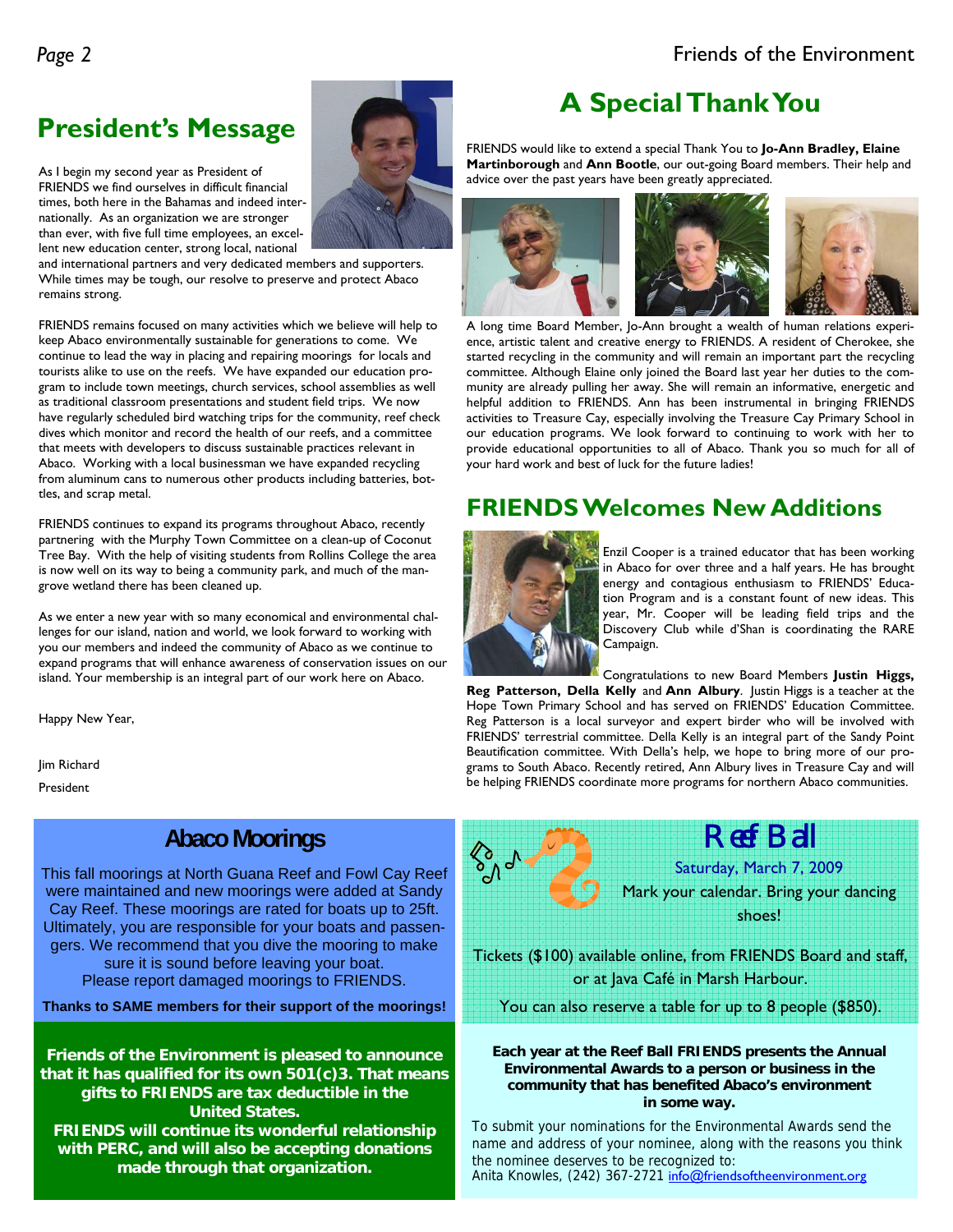

# **Look what's going on at the FRIENDS Education Center!**

**Summer Camps Successful!, Discovery Club concludes another session, Teacher's workshop, Abaco students visit the FRIENDS' nature trail...** 



North Abaco Discovery Clubbers make bird nests using love vine as part of the bird badge series.



Volunteer Joy Chaplin explains the different parts of the egg to Marsh Harbour Discovery Clubbers.



Marsh Harbour campers work together to make a marine habitat poster.



Teachers attending the Treasures in the Sea Workshop proudly display their certificates.

Things are busy these days at FRIENDS! Over the last year we have been creating a new nature trail with a lot of help from Abaco students. Students from Cyber Learning Center and Every Child Counts found clearing the trails therapeutic!

 The trail will be used as an education tool for students to learn about the terrestrial environment first hand. Several school groups have already come to walk the trail and it was an important part of the Discovery Club bird badge series.

 Summer camps were also a fun time for students. Students engaged in arts and crafts, snorkeling, mangrove scavenging and bird watching field trips. At the end of the junior camp, campers spent the day in Hope Town, visiting the museum, having lunch and enjoying the beach. Senior campers had a one day excursion on a 40ft catamaran. They enjoyed snorkeling at Fowl Cay and roasted hot dogs on the beach.

 Listen up for information on summer camp 2009, it will be lots of fun!

*FRIENDS' new Discovery Club will be focusing on Bugs for their spring session. The Club operates in South, Central and Northern Abaco. To register your children or to volunteer with the program contact FRIENDS.* 



Cyber Learning Center students assist in creating the nature trail.



Man-O-War students visit the nature trail.



Campers in Sandy Point explore their beautiful home environment.

"*Our greatest natural resource is the minds of our children*"—Walt Disney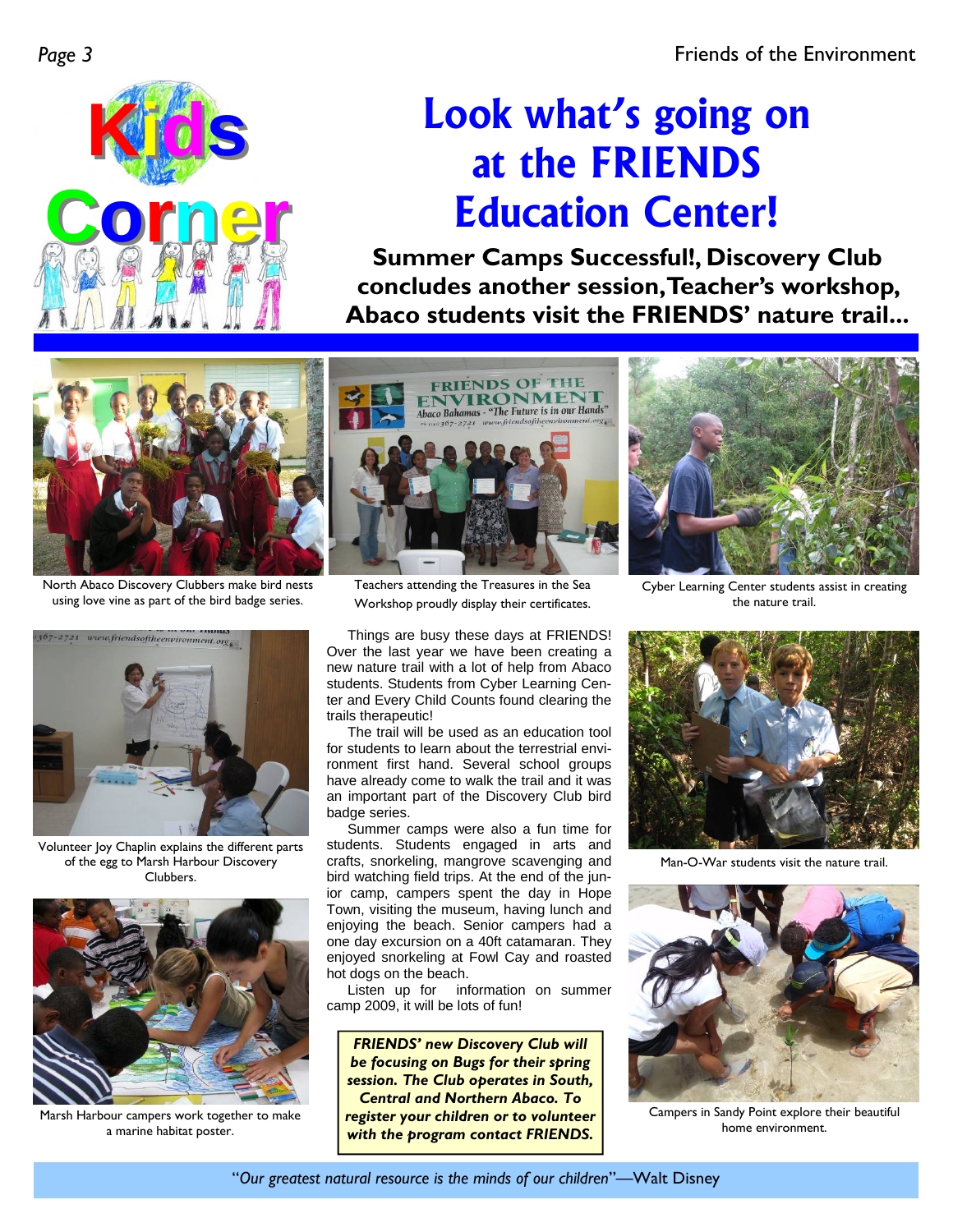## *Why Birds Matter* by Elwood D. Bracey, MD

 Our planet has been taken over and is now run by humans, often with little regard for other forms of life. Birds are a good index of how the natural world is doing and how healthy our environment is or is not. Often human decisions about how to run our world are not only bad for birds, but for people as well.

 Pollution of the air we breathe and the water we drink is equally bad for all living things. Bird populations are impacted long before our numbers are affected by environmental changes like oil spills and global warming, so doing annual bird counts lets us know in advance where we are headed.

 Traditionally, men held bird shoots over the Christmas Holidays to see how many kinds of birds they could kill.

Conservationists came up with the idea of doing Christmas bird counts, replacing guns with binoculars, to see how many birds could be identified during that same time of year and to stop the slaughter that had been going on for years.

 Already the Great Auk, Heath Hen and the Passenger Pigeon had gone extinct and the Carolina Parakeet, Bachman's Warbler, the California Condor and the Ivory-billed Woodpecker were on their way.

 Now over 2000 Christmas Bird Counts are sponsored by the Audubon Society each year, the North and South Abaco Counts among them. This helps environmental awareness and gets people involved in bird identification and conservation.

 On January 3rd Friends of the Environment conducted the 2nd annual North Abaco Christmas bird count with over 20 participants identifying over 100 different species. 92 were identified on count day and 102 during count week, which is excellent for our little island in midwinter. That compares favorably with the 101 species found last year. In time population trends will be evident and the health of our environment monitored.

 The South Abaco count was established in the area of the Abaco National Park mainly to track the numbers of Abaco Parrots. This was its 5th year. So far, the parrots are doing well but there is fear that the raccoons introduced on Abaco will reduce or even wipe out our ground nesting signature bird. Feral cats, habitat loss, and excessive hunting have already reduced the numbers of some species.

 Just like the Canary in the mines, birds do tell us when our surroundings are developing problems so that we might fix things before it's too late!



Crescent-eyed Pewee. Credit: A.C. Hepburn



**Contact Anita for details: 367-2721 or anita@friendsoftheenvironment.org** 

## **Coconut Tree Bay Restoration Project Moves Forward**



Before: Stands of Casuarinas lined the edge of the mangroves, hiding the wetland and the



After: Casuarinas were pulled out with an excavator revealing a healthy, and thanks to volunteers, cleaner coastal wetland system.

 Coconut Tree Bay in Murphy Town has a new face lift! Over the past year, the Education Committee of FRIENDS has been diligently working with the Murphy Town Local Government Committee on the beautification and restoration of Coconut Tree Bay.

Coconut Tree Bay is a coastal park in Murphy Town that was in great need of attention. On the south side, it is bounded by a healthy wetland and on the north side by the coast that opens to the Sea of Abaco.

 The area is used for community gatherings and as a boat launch for the local fisherman. However the area's vegetation was densely populated with invasive Australian Pine (Casuarina). There were also signs of negative activity in the area such as indiscriminate dumping of household waste and conch shells.

 In September 2007, the local government committee placed a 20ft dumpster at the site and volunteers filled it up with trash and debris found in the area. FRIENDS partnered with the Murphy Town Committee by engaging volunteer groups such as civic youth groups,

school groups and volunteer groups in the community to clean up the area.

 In December 2008, Rollins College, a liberal arts college in Orlando Florida, also volunteered their time by bringing a group of 21 first year students as part of a service learning class. The students spent four days busily combing the area, removing trash and debris such as aluminum cans, plastic bottles and even a tub! They also planted native trees and chopped down invasive Casuarina.

 FRIENDS received a grant of \$2,000 from the Nature Conservancy that was used to

remove over three hundred feet of invasive Casuarina and to plant native trees.

 The Murphy Town Committee has committed to purchasing additional native trees to plant in the area. Their plan is to continue the beautification and restoration of the area so that families in the community can use the park.

 Today Coconut Tree Bay is open and the beauty of the mangroves have been revealed for all to see. Restoration efforts will continue as will FRIENDS' partnership with the local community. Together, we are making a difference!

**Abaco National Park Management Plan is Complete!** 

Copies will be available at the FRIENDS Education Center and the new Bahamas National Trust Office in Marsh Harbour. Meetings to discuss the management plan will soon be arranged by FRIENDS and the Bahamas National Trust's new Abaco warden, David Knowles.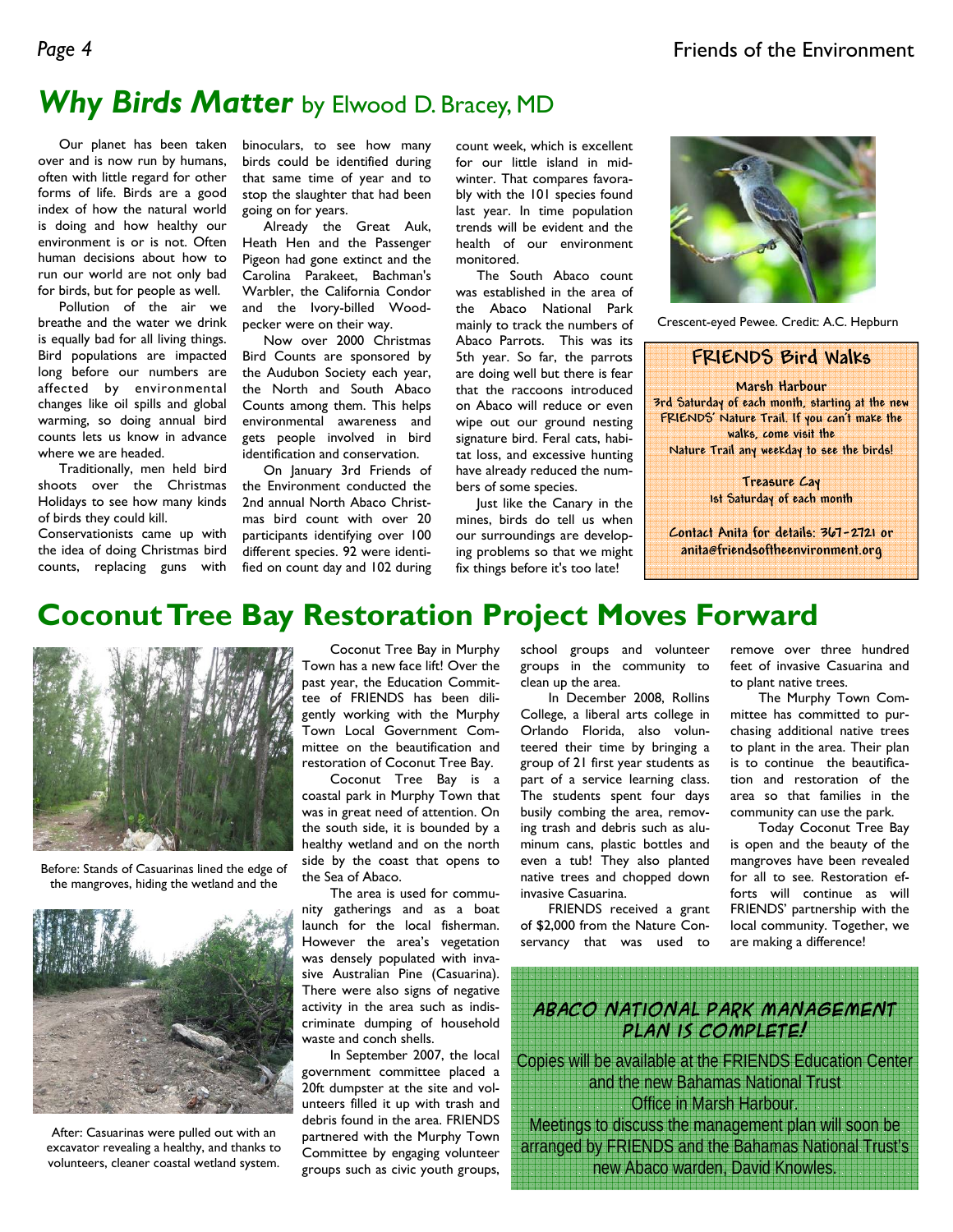## **10 Easy Things You Can Do to Help the Environment:**

- 1. **Use Green Bags**—other re-useable bags work too. The idea is to reduce the amount of new plastic bags brought to Abaco and decrease the amount of garbage that ends up in our landfills and on our streets.
- 2. **Buy local**—not only does this support Abaco's economy, but it helps us keep a smaller carbon footprint too! Imported items often take truck, plane *and* boat rides before they reach us in Abaco...that's a lot of fuel!
- 3. **Carpool**—Going out to lunch with friends? If everyone jumps in the same car you'll save money on gas, plus help reduce air pollution and fuel consumption. (Remember to take turns though!)
- 4. **Respect closed seasons**—and encourage restaurants and fishermen to do so as well by choosing an alternative for your lunch when Nassau grouper and crawfish seasons are closed.
- 5. **CFL's**—Compact fluorescent light bulbs may cost more initially, but they last longer and are more efficient, saving you money in the long run and using less electricity (2/3rds less energy than a regular incandescent bulb!)
- 6. **Recycle**—Also, consider crushing your cans. This allows us to transport more cans per shipment for recycling and reduces the amount of fuel needed for transport.
- 7. **Buy in Bulk**—this reduces the amount of packaging needed for your items *and* reduces the number of times you need to visit the grocery store (i.e. less gas for your vehicle).
- 8. **Shut down**—Leaving your office for a while? Shut down your computer and turn off the monitor. This can really add up!
- 9. **Lights out**—Turn off the lights and fan when you leave a room. Fans cool you off by evaporating sweat on your body. If your body isn't there, then the fan is only wasting energy.
- 10. **Have a candlelight dinner**—Turn off the overheads and light some candles… The rest is up to you! What a great way to save electricity!

## **FRIENDS Thanks Friends**

**Internal Affairs:** David Price, Attorney at Law

**Moorings Maintenance:** Mark and Patti Gonsalves, Karl Syfrett, Thomas Holman, Froggies Out Island Adventure, Dive Guana

**Recycling:** Hope Town Association, Danny Trembley, Peggy Brawley, Junior Maynard, Lawrence & Val McPhee, Ric Symmes

**Reef Ball Invitations and Publications:** Joann Feinstein and the Nouveau Collective, Airgate Aviation

**Cruiser's Net Announcements:** Patti Toler

**Cocktails for a Cause:** The Milesi's, The Pleydell-Bouverie's, The Dowty's, Tupp's

**Invasive Species Brochure:** Joanne Feinstein and the Nouveau Collective

**Native Plant Fairs:** Blaine Sweeting, Michael Parotti, Murphy Town Township Committee, S.C. Bootle High school

**Nature Trail:** Stephen Knowles, Every Child Counts, and Cyber Learning Center

**Christmas Bird Count:** Tony White, A.C. (Tony) Hepburn, and all participants who helped make the event a success.

**Wish List Donors:** Lee McCoy, Bahamas Marine Mammal Research **Organisation** 

Please check FRIENDS' website to see those **BUSINESS DONORS** who have so generously given their support this year.

## **Adopt-A-Dolphin**



#### **Lionfish is Edible! ...mmm mmm good!**

Lionfish is not poisonous as rumors have it, however there is venom in the spines (see photo). To clean, remove the spines, then filet and scale as usual (gloves are recommended).

First Aid: If you are poked, pour hot water (as hot as you can stand) over the wound. Heat breaks down the toxins. Then see a Doctor for follow up.

*Consider lionfish as an alternative when Nassau Grouper season is closed.* 

Report lionfish sightings at: www.bahamas.gov.bs

**A new program launched by FRIENDS and the Bahamas Marine Mammal Research Organisation** 



**Adoption Package (\$49/yr):**  Adoption certificate Dolphin Biography Cool dolphin photo Marine Mammals of The Bahamas DVD FRIENDS sticker

*Makes a perfect gift! Proceeds go directly to wild dolphin conservation & research in Abaco!* 

 BMMRO has been studying dolphins in Abaco for over 15 years and is able to monitor any potential changes or threats to this population. Dolphins are a top marine predator and an excellent indicator of the health of our oceans. By monitoring the status of dolphins in Abaco, we are essentially monitoring the condition of our marine environment and a healthy marine environment is important to everyone in Abaco!

 The main objective of the Abaco Adopt-A-Dolphin program is to generate sustainable funds to support continued dolphin research and outreach work in Abaco.

 BMMRO is based in Sandy Point, Abaco. There is a full-time staff of two which is supported by numerous part-time staff and volunteers throughout the year. Each summer, FRIENDS provides a scholarship for an Abaco high school student to attend a 10 day EarthWatch session at the BMMRO Research Centre, where they learn about BMMRO's work and participate in field research. To adopt a dolphin or for more information contact FRIENDS or visit: www.bahamaswhales.org.